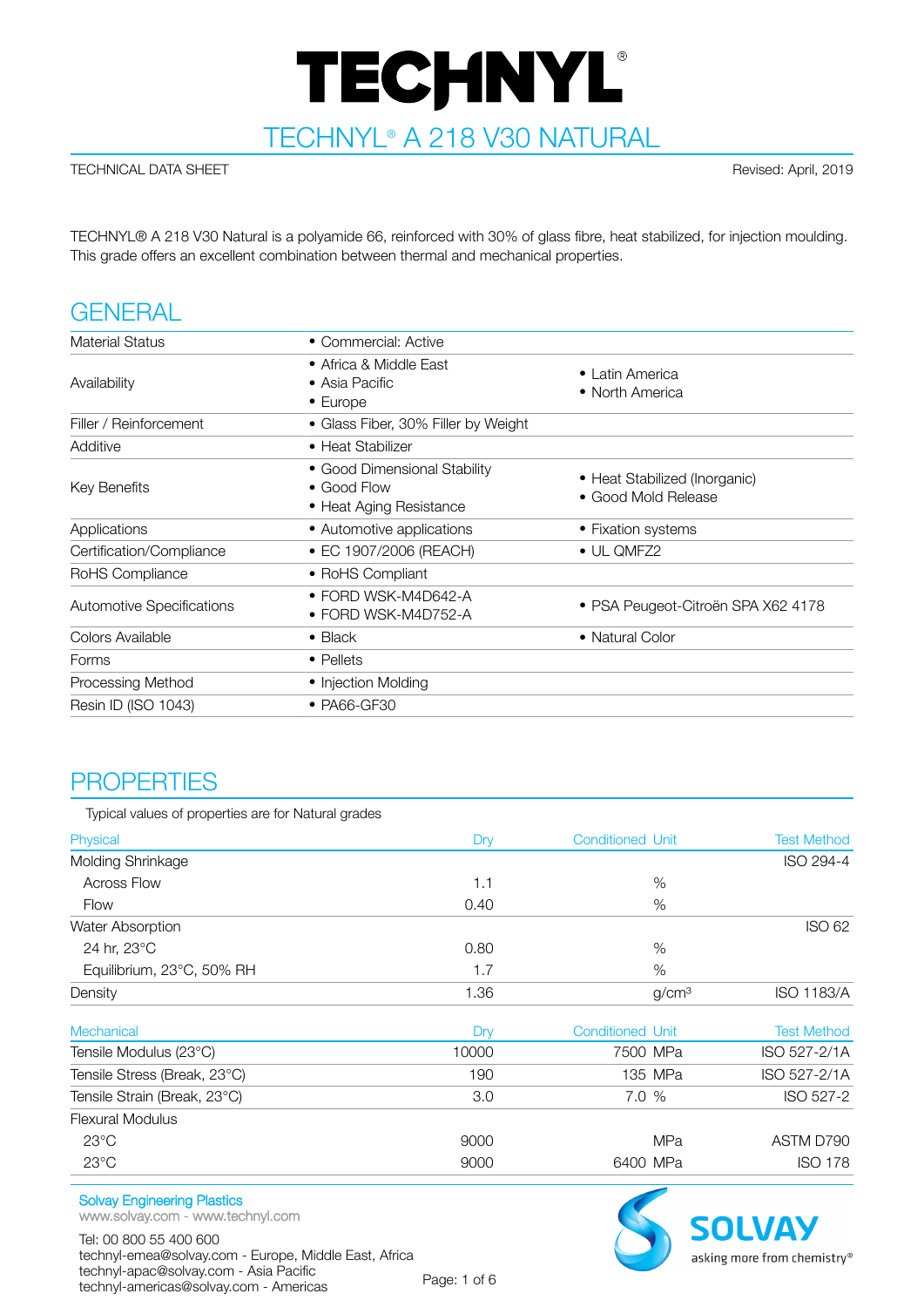

#### TECHNICAL DATA SHEET

## TECHNYL® A 218 V30 NATURAL

Revised: April, 2019

| Mechanical                              | Dry         | <b>Conditioned Unit</b> |                           | <b>Test Method</b>       |
|-----------------------------------------|-------------|-------------------------|---------------------------|--------------------------|
| Flexural Strength                       |             |                         |                           |                          |
| $23^{\circ}$ C                          | 290         |                         | <b>MPa</b>                | ASTM D790                |
| $23^{\circ}$ C                          | 290         |                         | 215 MPa                   | <b>ISO 178</b>           |
| Charpy Notched Impact Strength (23°C)   | 11          |                         | 15 kJ/m <sup>2</sup>      | <b>ISO 179/1eA</b>       |
| Charpy Unnotched Impact Strength        |             |                         |                           |                          |
| $23^{\circ}$ C                          | 75          |                         | 88 kJ/m <sup>2</sup>      | <b>ISO 179/1eU</b>       |
| $23^{\circ}$ C                          | 70          |                         | kJ/m <sup>2</sup>         | ISO 179/1fU              |
| Notched Izod Impact                     |             |                         |                           |                          |
| $23^{\circ}$ C                          | 120         |                         | J/m                       | ASTM D256                |
| $23^{\circ}$ C                          | 10          |                         | 18 kJ/m <sup>2</sup>      | <b>ISO 180</b>           |
| Unnotched Izod Impact Strength (23°C)   | 60          |                         | 65 kJ/m <sup>2</sup>      | ISO 180/1U               |
| Thermal                                 | Dry         | <b>Conditioned Unit</b> |                           | <b>Test Method</b>       |
| Deflection Temperature Under Load       |             |                         |                           |                          |
| 0.45 MPa, Unannealed                    | 255         |                         | $^{\circ}C$               | ASTM D648                |
| 0.45 MPa, Unannealed                    | 260         |                         | $^{\circ}C$               | ISO 75-2/Bf              |
| 1.8 MPa, Unannealed                     | 255         |                         | $^{\circ}C$               | ISO 75-2/Af              |
| Melting Temperature                     | 262         |                         | $^{\circ}C$               | ISO 11357-3              |
| Electrical                              | Dry         | <b>Conditioned Unit</b> |                           | <b>Test Method</b>       |
| <b>Surface Resistivity</b>              | $6.0E + 15$ | $1.0E+13$ ohms          |                           | IEC 60093                |
| <b>Volume Resistivity</b>               | $1.0E + 15$ |                         | $1.0E+15$ ohms $\cdot$ cm | IEC 60093                |
| Electric Strength (2.00 mm)             | 34          |                         | 29 kV/mm                  | IEC 60243-1              |
| Relative Permittivity                   | 3.70        | 4.00                    |                           | IEC 60250                |
| <b>Dissipation Factor</b>               | 0.010       | 0.11                    |                           | IEC 60250                |
| Comparative Tracking Index (Solution A) | 400         |                         | $\vee$                    | IEC 60112                |
| Flammability                            | Dry         | <b>Conditioned Unit</b> |                           | <b>Test Method</b>       |
| Flame Rating (1.6 mm)                   | <b>HB</b>   |                         |                           | <b>UL 94</b>             |
| Glow Wire Flammability Index (1.6 mm)   | 700         |                         | $\rm ^{\circ}C$           | <b>IEC</b><br>60695-2-12 |
| Oxygen Index                            | 23          |                         | %                         | ISO 4589-2               |

## **PROCESSING**

| Injection              | Dry Unit                |
|------------------------|-------------------------|
| Drying Temperature     | 80 °C                   |
| Suggested Max Moisture | 0.20%                   |
| Rear Temperature       | 270 to 280 $^{\circ}$ C |
| Middle Temperature     | 275 to 285 $^{\circ}$ C |
| Front Temperature      | 280 to 290 $^{\circ}$ C |
| Mold Temperature       | 70 to 100 °C            |

Solvay Engineering Plastics www.solvay.com - www.technyl.com

Tel: 00 800 55 400 600 technyl-emea@solvay.com - Europe, Middle East, Africa technyl-apac@solvay.com - Asia Pacific technyl-americas@solvay.com - Americas Page: 2 of 6

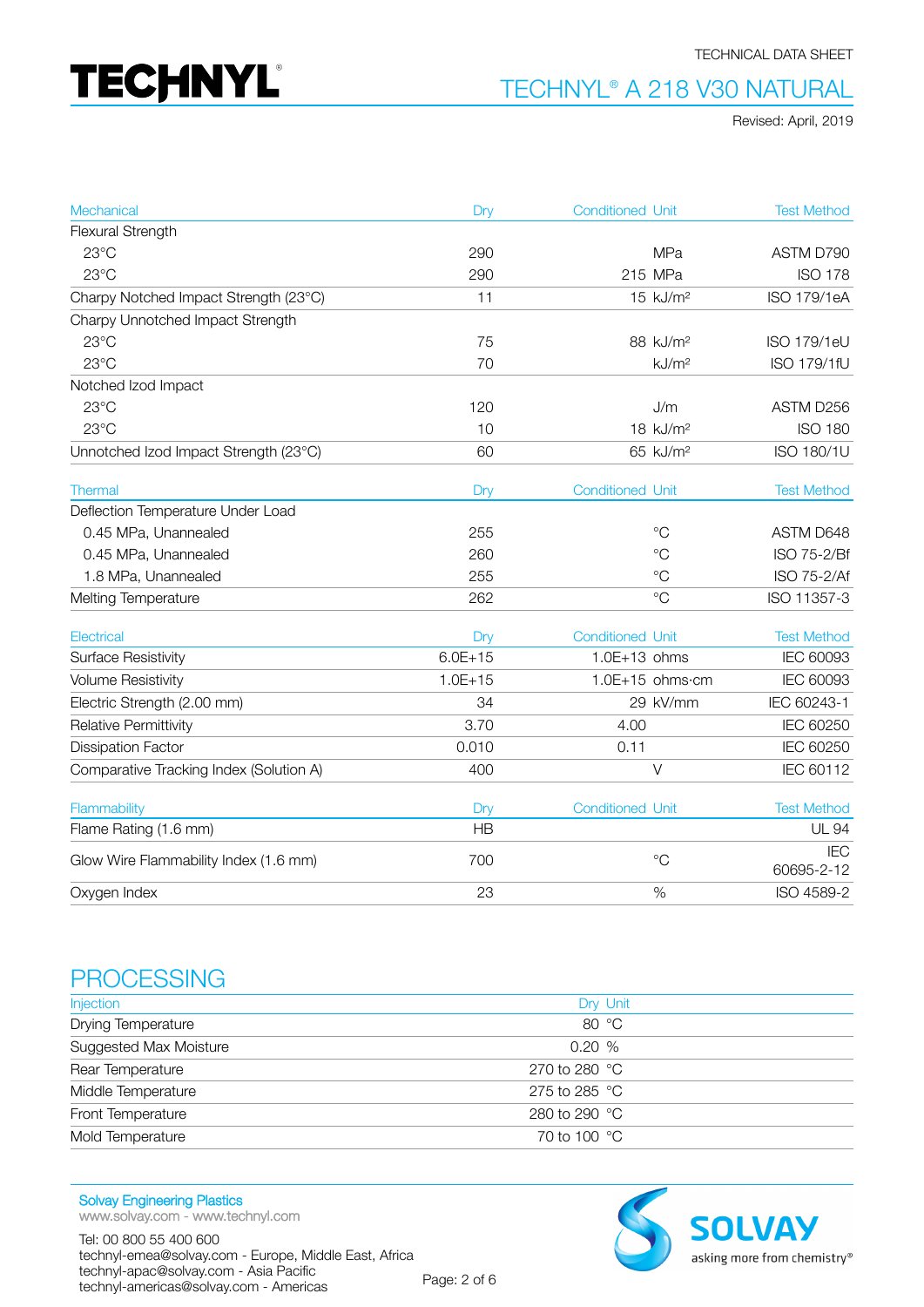



Revised: April, 2019

#### Injection Notes

The material is supplied in airtight bags, ready for use. In case that the virgin material has absorbed moisture, it must be dried with a dehumidified air drying equipment, dew point mini -20°C. Recommended time 2-4h

Injection Advice:

- For reinforced polyamides, Solvay recommends the use of steel with a high content of carbon, and purified for polishing, to avoid or limit the abrasion. For example: X38CrMoV5-1 (EN Norm) - 1.2367 /1.2343 (DIN Norm) or X160CrMoV12 (EN Norm) - 1.2601 /1.2379 (DIN Norm). In the case of high requirements on surface quality a mould temperature of up to 120°C can be considered.
- The processing parameters like processing temperatures are a recommendation and can be adjusted in function of injection machine size, part geometry / design

## **DISCLAIMER**

The information contained in this document is given in good faith based on our current knowledge. It is only an indication and it is in no way binding. This information must on no account be used as a substitutive for necessary prior tests which alone can ensure that a product is suitable for a given use. ANY WARRANTY OF PRODUCT PERFORMANCE, MERCHANDABILITY OR FITNESS FOR A PARTICULAR PURPOSE IS EXPRESSLY EXCLUDED. Users are responsible for ensuring compliance with local legislation and for obtaining the necessary certifications and authorizations. Users are requested to check that they are in possession of the latest version of this document, and Solvay is at their disposal to supply any additional information.



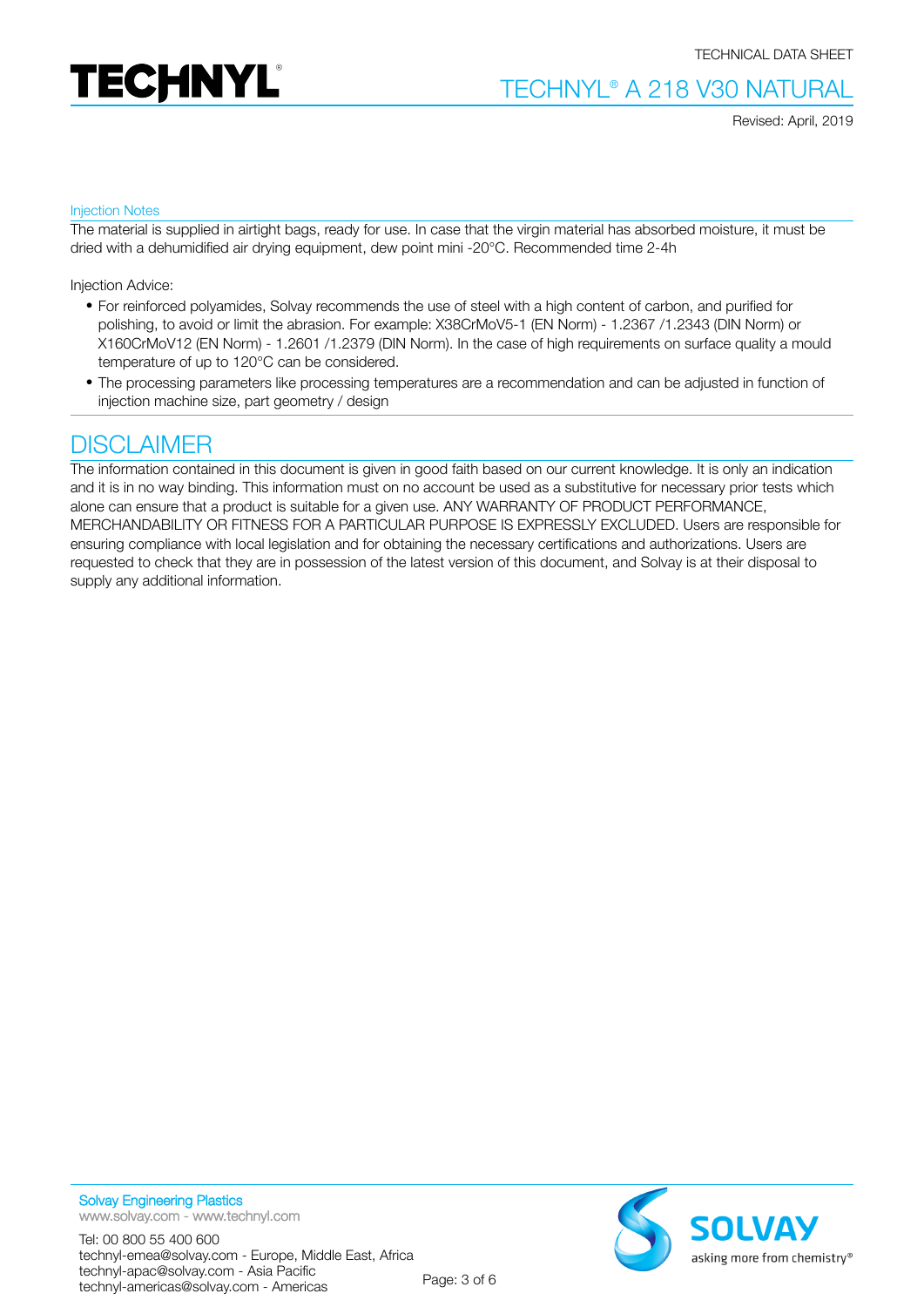

Revised: April, 2019

## SAFETY INFORMATION

Detailed information regarding safety are available on the safety data sheet (SDS). SDS is sent with the first material order or available by contacting our customer services

# REGULATIONS COMPLIANCE

This product is not intended to be used for the following regulated market: food contact, drinking water, toys, cosmetics or medical devices.

This grade complies with ROHS Directive 2011/65/EU and 2015/863 as amended.

Grades produced or imported in Europe comply with REACH directive 1907/2006/EC as amended.

# CUSTOMER SERVICES

Our customer services are not only concerned with manufacturing and supply of Engineering Plastics products. We are available to assist our customers in finding technical solutions that meet their requirements. Specific support is in particular offered on:

- Material selection
- Material testing
- Parts design advice, training for design engineers
- Part testing
- Design simulation
- Processing through different technologies
- Assembly and post-processing technology expertise
- Parts optimization through Computer Aided Design

You can find more information on Solvay Product range on our internet product finder at the following address: http://www.technyl.com

technyl-apac@solvay.com - Asia Pacific

technyl-emea@solvay.com - Europe, Middle East, Africa

Tel: 00 800 55 400 600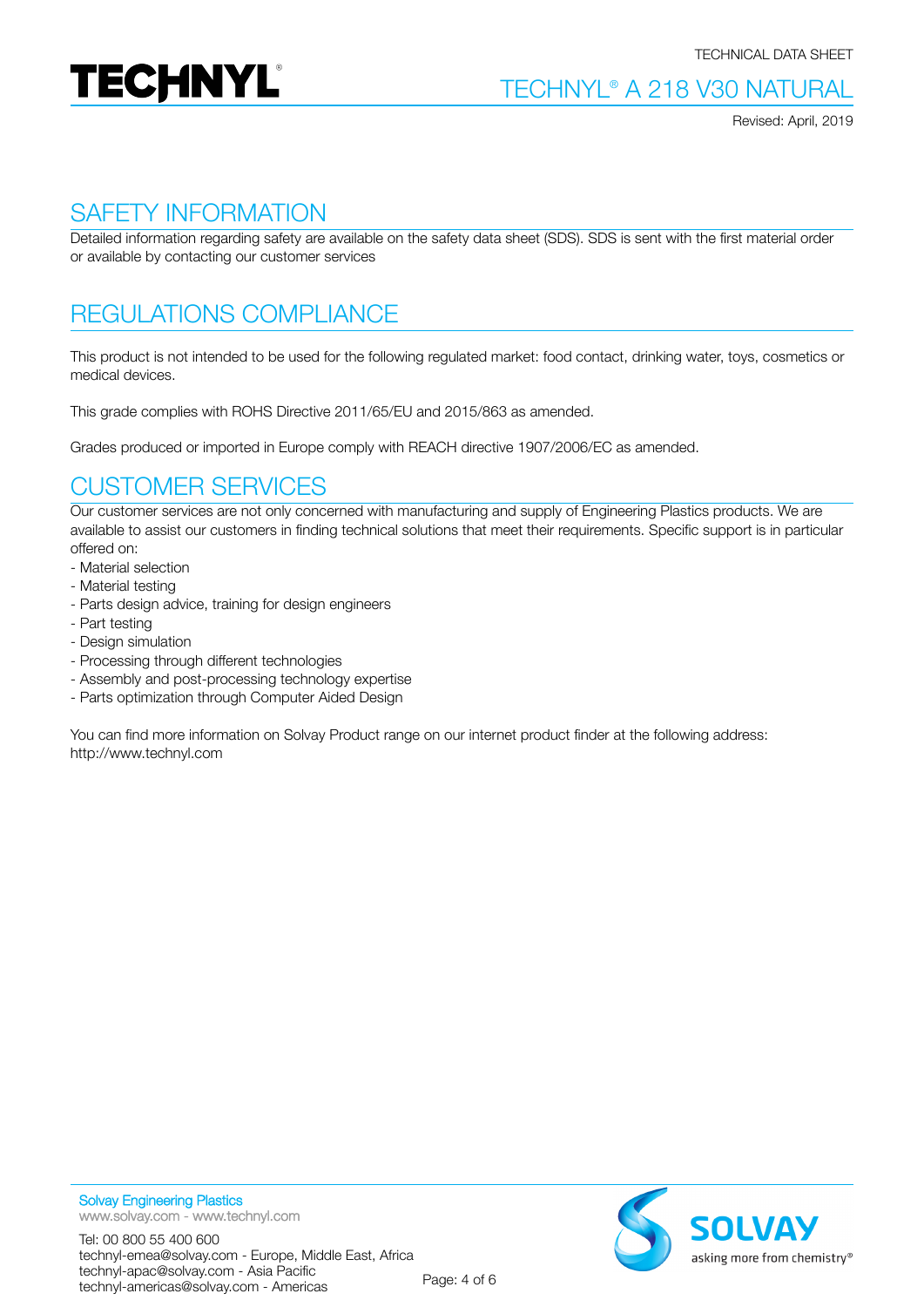

#### TECHNICAL DATA SHEET

## TECHNYL® A 218 V30 NATURAL

Revised: April, 2019

### MULTIPOINT DATA

Isothermal Stress vs. Strain (ISO 11403-1)



Solvay Engineering Plastics www.solvay.com - www.technyl.com